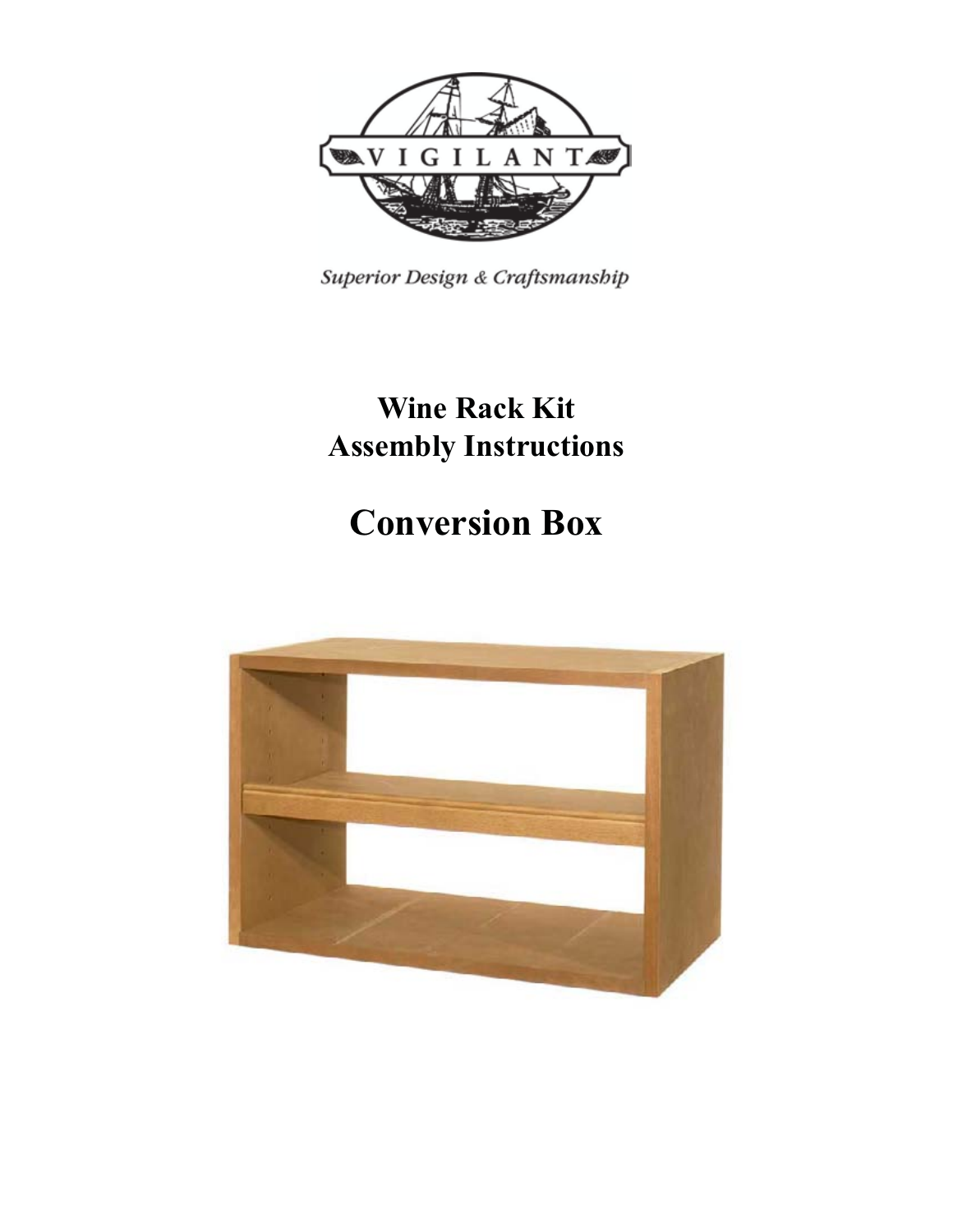Congratulations! You have purchased the finest wine racking available anywhere. Properly assembled, this Vigilant wine storage product will outlast even your finest wines. Please call toll free **888-812-4427** if you have any questions or problems.

### **Tools Required for Assembly:**

- Phillips Head Screwdriver
- Hammer, preferably rubber or soft-faced

### **Parts List:**

Before starting, carefully review the parts and quantities against the parts list to make sure you have everything you need. Then read through the instructions, taking time to familiarize yourself with the pieces and steps.



**Parts List**

1 Horizontal Insert 3 Vertical Inserts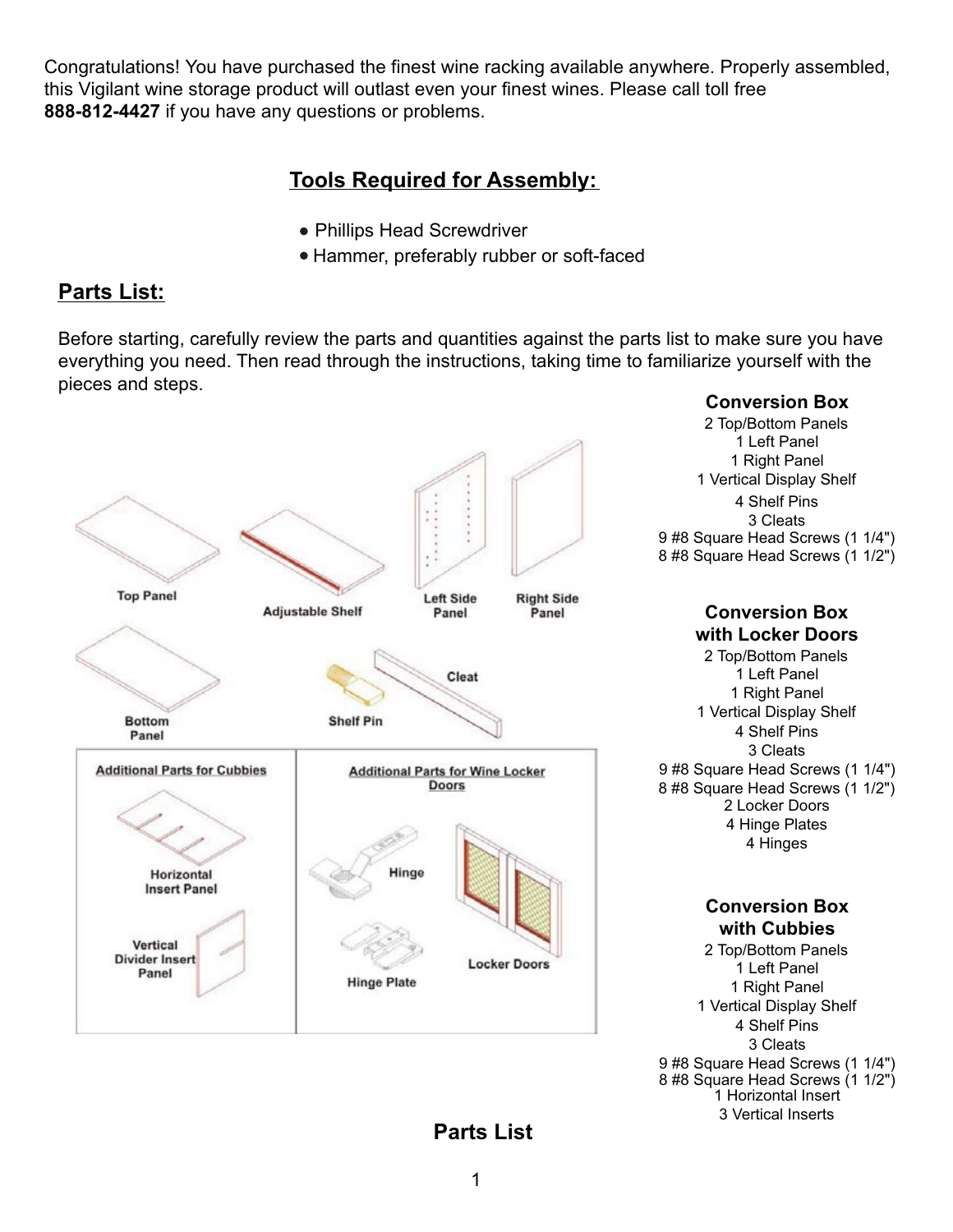

#### **Tips: For Conversion Boxes**

Do not use a power drill when tightening your screws. If you do you could pierce the outside of the wood.

Before assembling your wine storage conversion box place a blanket down. You want a clean and scratch free surface during assembly.

A conversion box with locker doors will need a cleat inside and attached to the top to close the 1/8" gap between the doors and the box.

When assembling your case work make sure that all front edges are flush to one another.

If you have a conversion box on top of a modular assembly on an exposed end of your cellar and it does have racking on the other side, you will need to bring the conversion box flush with the spacer bars and fill the gap behind it with filler strip.

If you are adding a conversion box on top of a 10 Column Soffit Arch that sits on two modular cabinets, you will need to attach two cleats to the bottom of that conversion box to get the correct height. You will want to attach one cleat flush to the front of the box and attach the other cleat flush with the back of the box.

If you have a conversion box on top of a modular assembly on an exposed end of your cellar and it does not have racking on the other side, you will need to bring the conversion box flush to the front of the cabinet (not the cabinet door) and fill the gap behind it with filler strip.

When attaching your assembly to adjacent racking or other case work we recommend using clamps to hold the pieces together before securing with screws.

When putting a conversion box on top of a cascade you will need two  $9/16$ " pieces of filler scribe on either side.

When putting a conversion box on top of a 5 column arch you will need two  $3/16$ " pieces of filler scribe on either side.

#### **How to Care for Your Stained & Lacquered Wine Racks**

Your Vigilant wine racks are built using the highest quality wood and finish available. When properly cared for, your wine racks will last longer than your finest bottles of wine. Here are a few tips on maintaining the quality and consistency of your racking.

**Remove Dust:** Dust build up from small airborne particles may scratch the surface if not removed correctly. Simply wipe the surface with a cloth dampened with a cleaning polish or mild detergent.

**Clean:** Fingerprints, cooking fumes, smoking residue, etc., accumulate on any surface. None of these contaminants will harm our Satin lacquer finish, but they should be periodically removed to restore the finish to its original luster. Just wipe the surface with a cloth dampened with a non-wax containing polish or mild detergent solution. Avoid the use of ammonia based products or silicone oil, as they may cause damage if used over a long period of time.

Our Satin lacquer finish is durable and resistant to most household spills. However, spills should be wiped up promptly to avoid potential problems.

Excessive prolonged exposure to direct sunlight, high temperatures and high humidity can cause damage to both the finish and the wood itself. These should be avoided.

Following these simple steps will keep your finished wine racks looking like new for many years.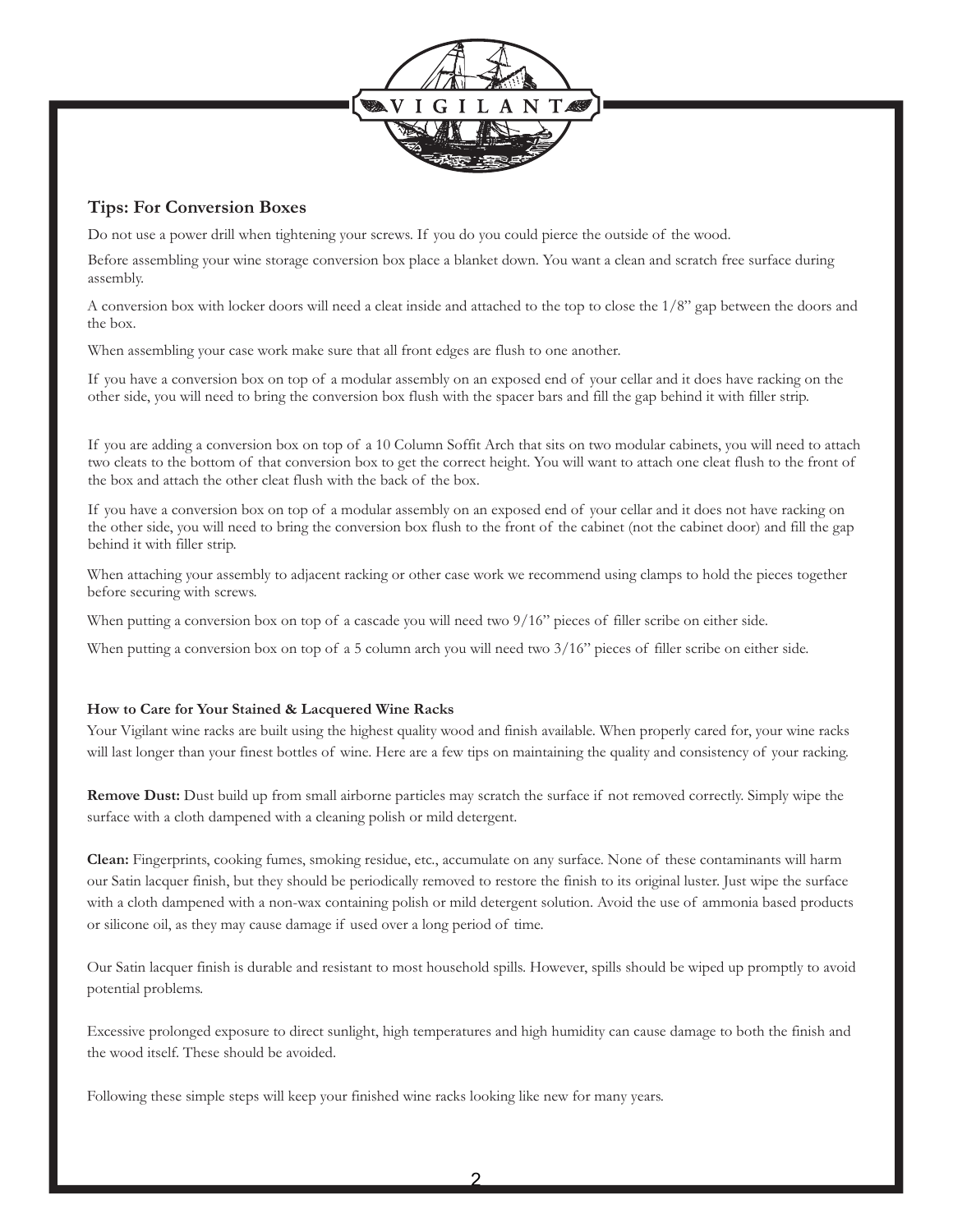

**Exploded View**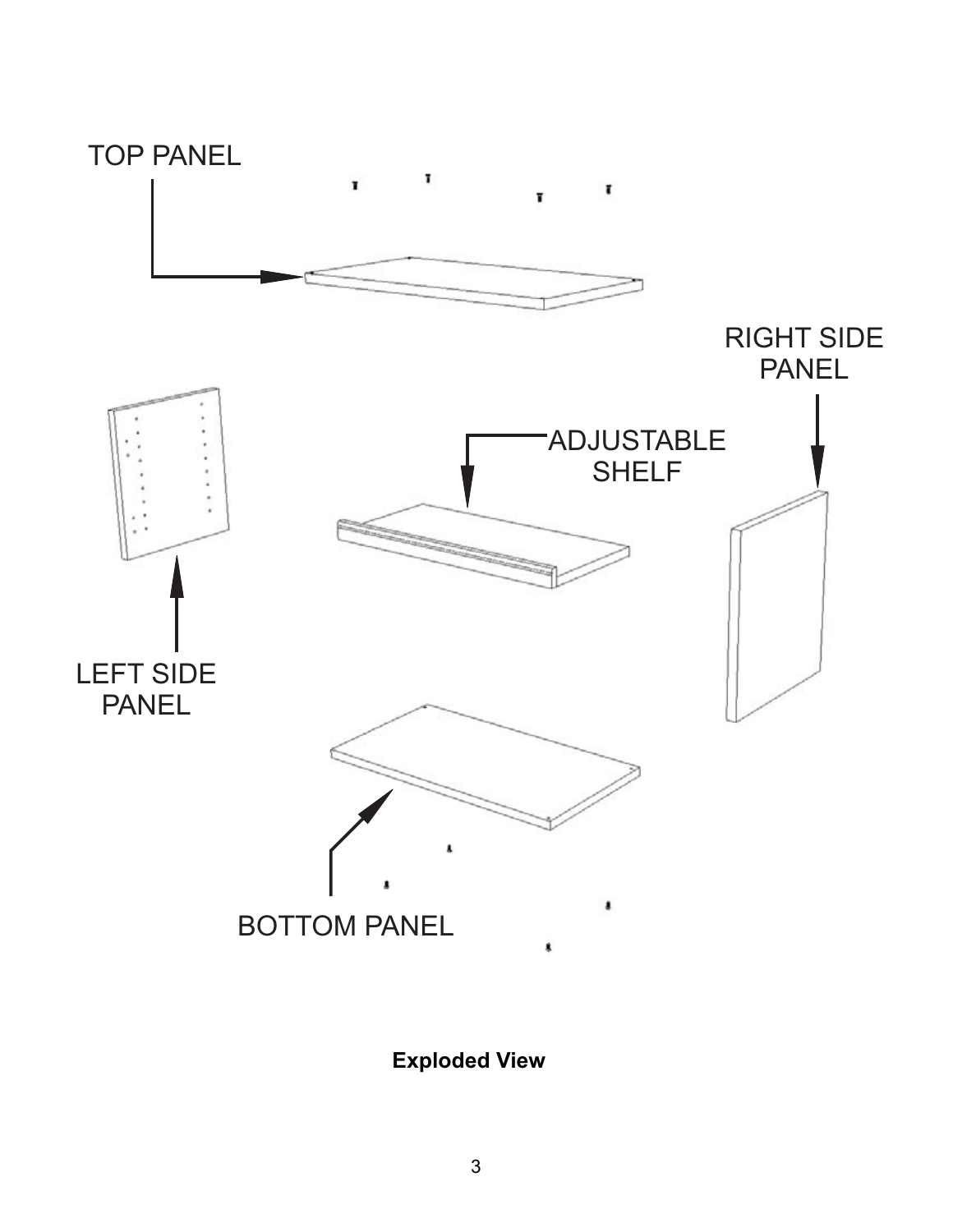## **Steps to Assembly**

1. Locate your top, bottom and side panels (See Exploded View).



Figure 1



Figure 2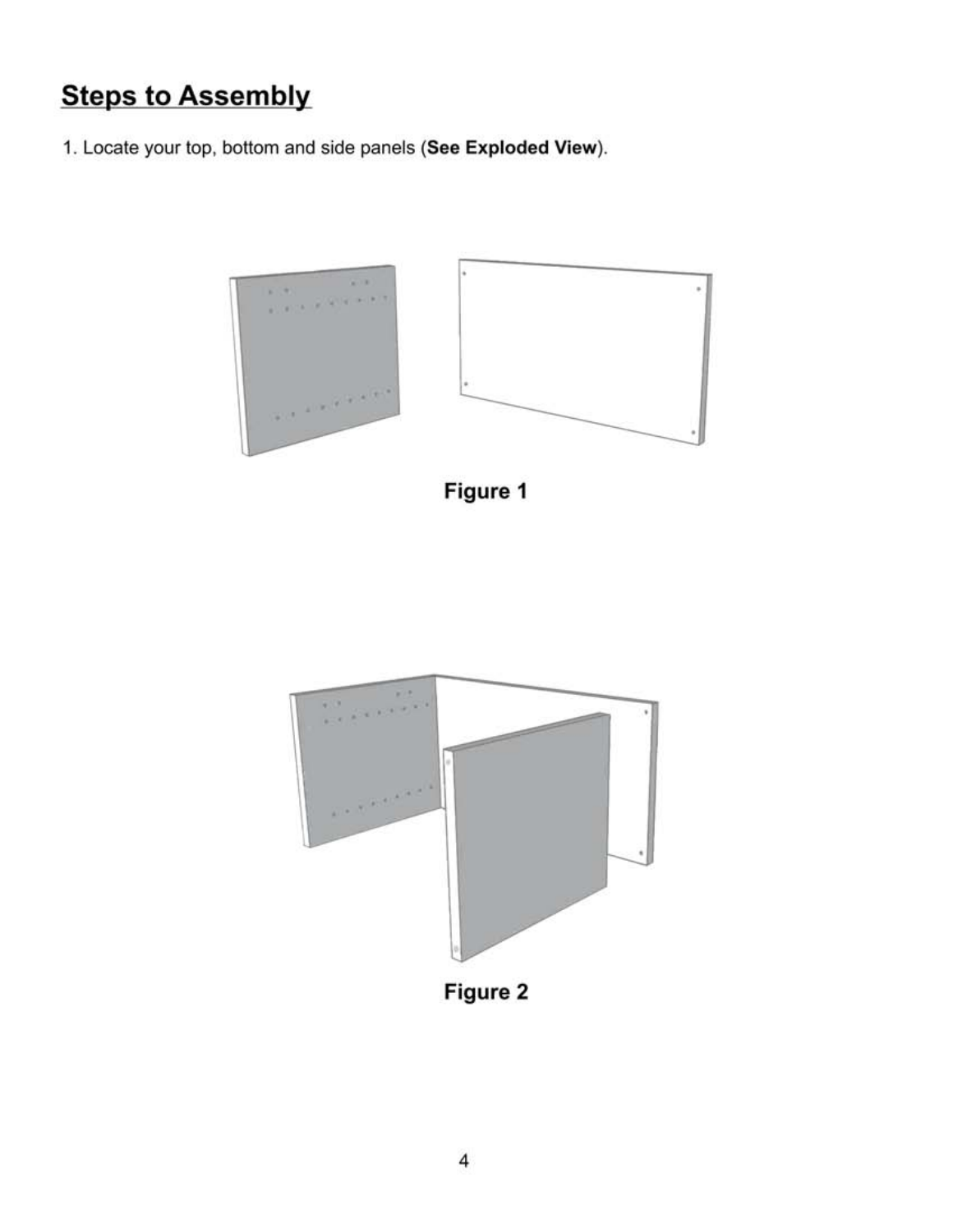6. Locate your right side panel aligning the CAM fittings with the connector studs on the top and bottom. Tighten all the CAM fittings around the connector studs (Figure 5).



7. Your outer frame should be assembled and stood upright (Figure 6).

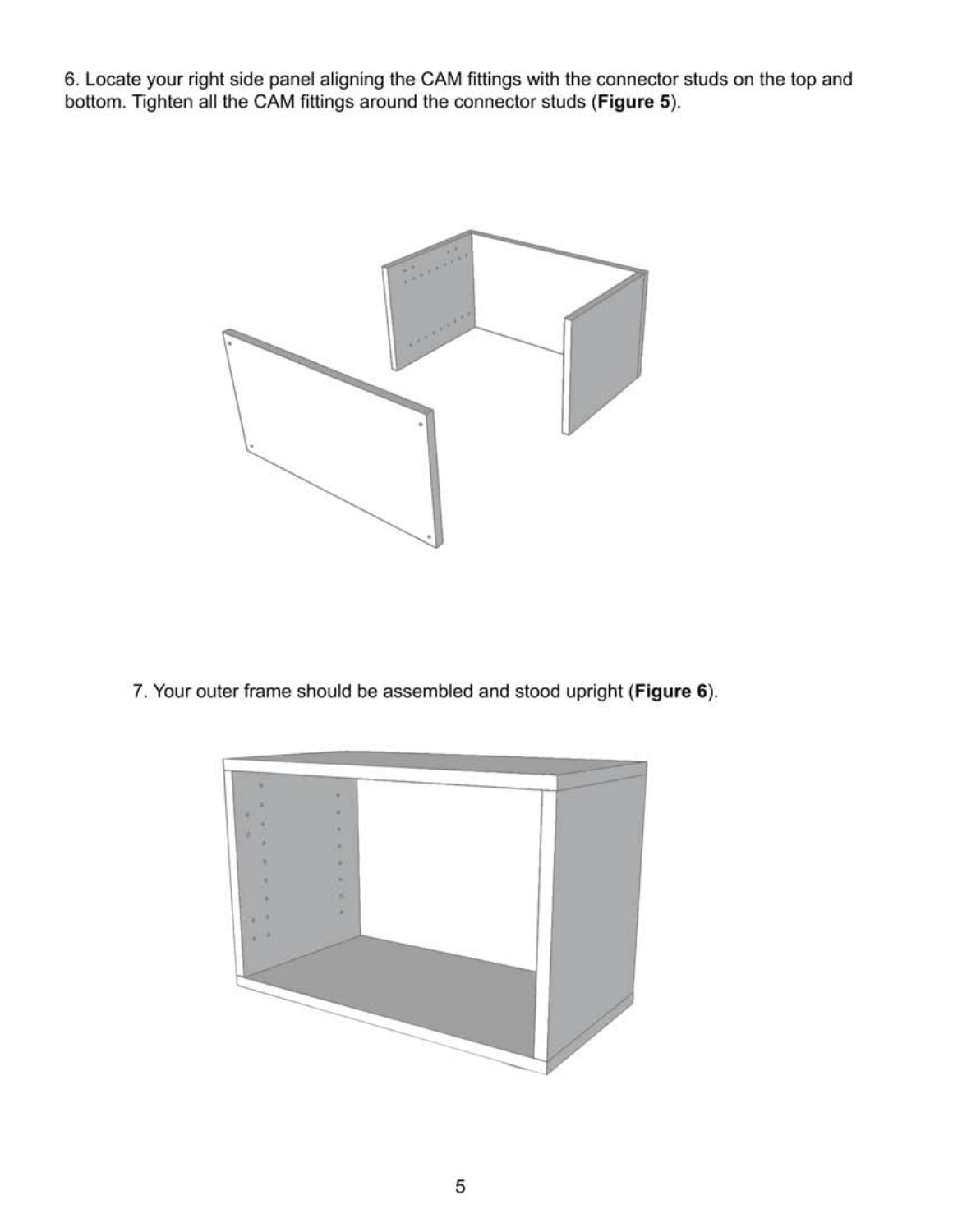8. Locate your shelf pins and insert them into the holes in the frame where you would like your shelf to be (**Figure 8**).



**Figure 7**

9. Locate your shelf and insert it into its designated spot (**Figure 9**).



10. If you are not attaching locker doors or inserting the cubbies skip to page 14.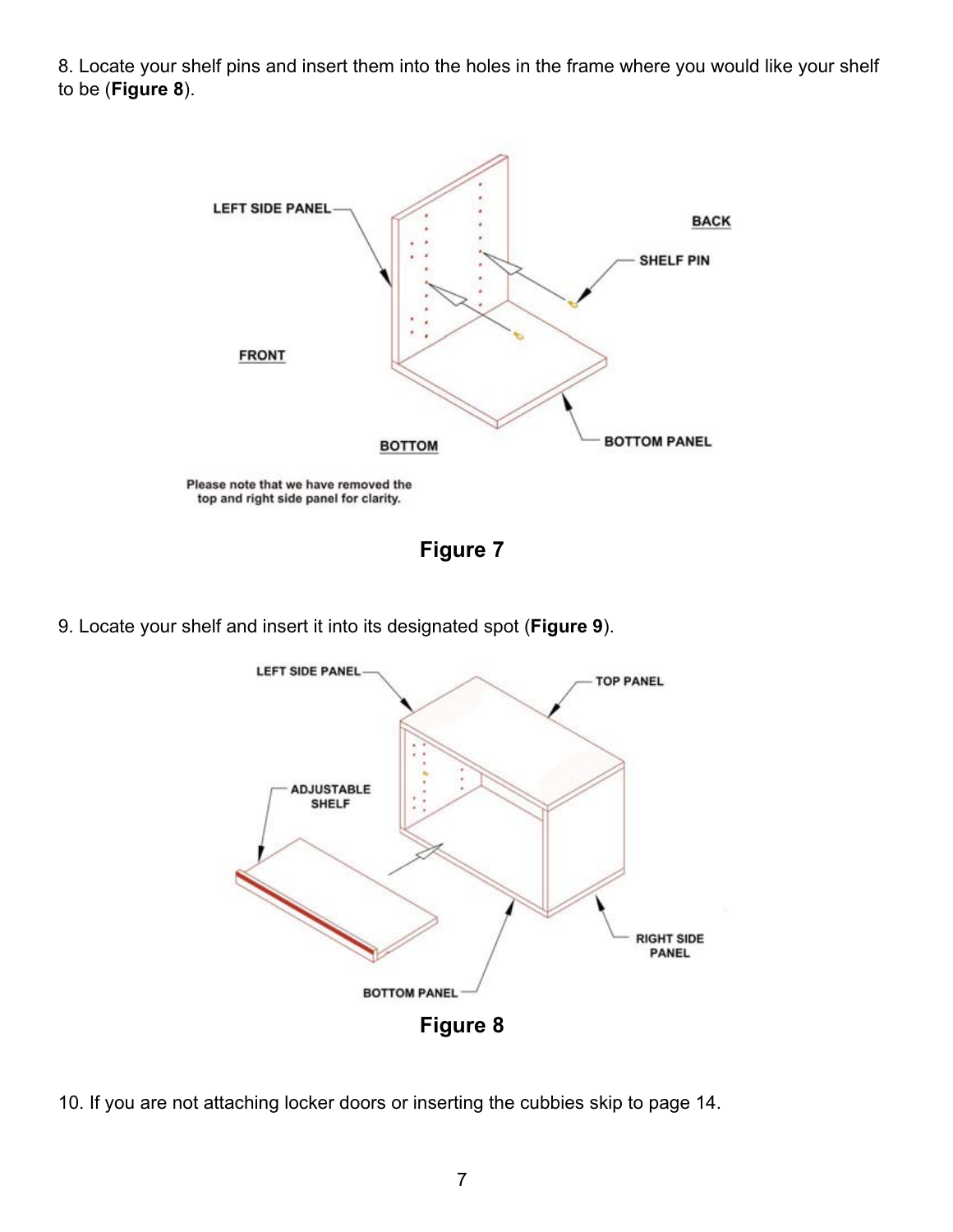## **Optional Insert**



**Exploded Conversion Box with Locker Doors**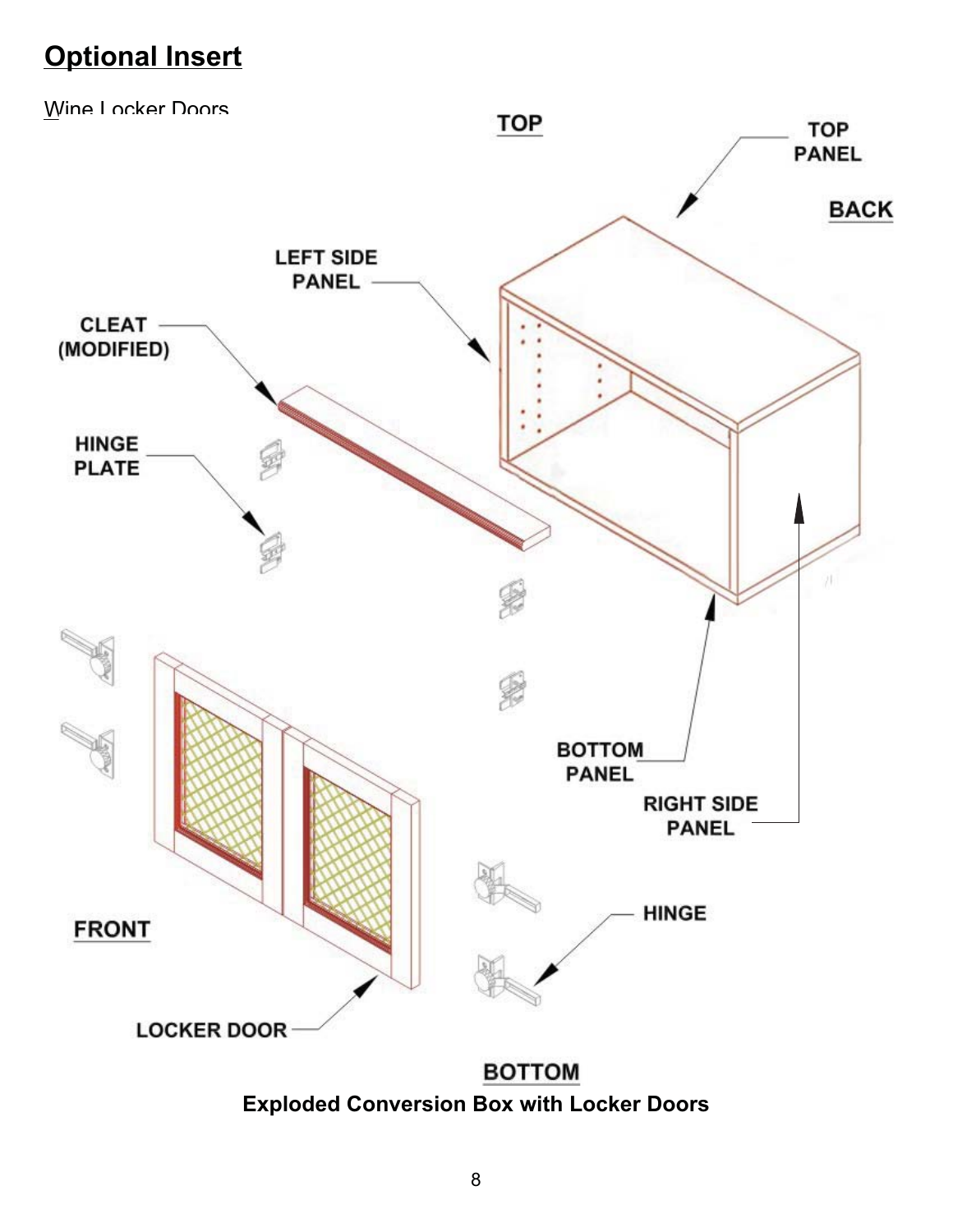1. Take the (4) hinge plates with the arrows pointing toward the front of the conversion box and insert the two black pins on the hinge plate into the pre-drilled holes on the side panels (**Figure 1**). Make sure to press the plate firmly against the conversion box side and snap the levers closed.



**Figure 1**

2. Lay the door on a flat, scratch-free surface with the hinge holes facing up. Take the first hinge and with the rectangular cover plate open press the round part of the hinge firmly into the holes in the door and snap the rectangular plate closed (**Figure 2a & 2b**). Repeat for the remaining hinges.





**Figure 2a**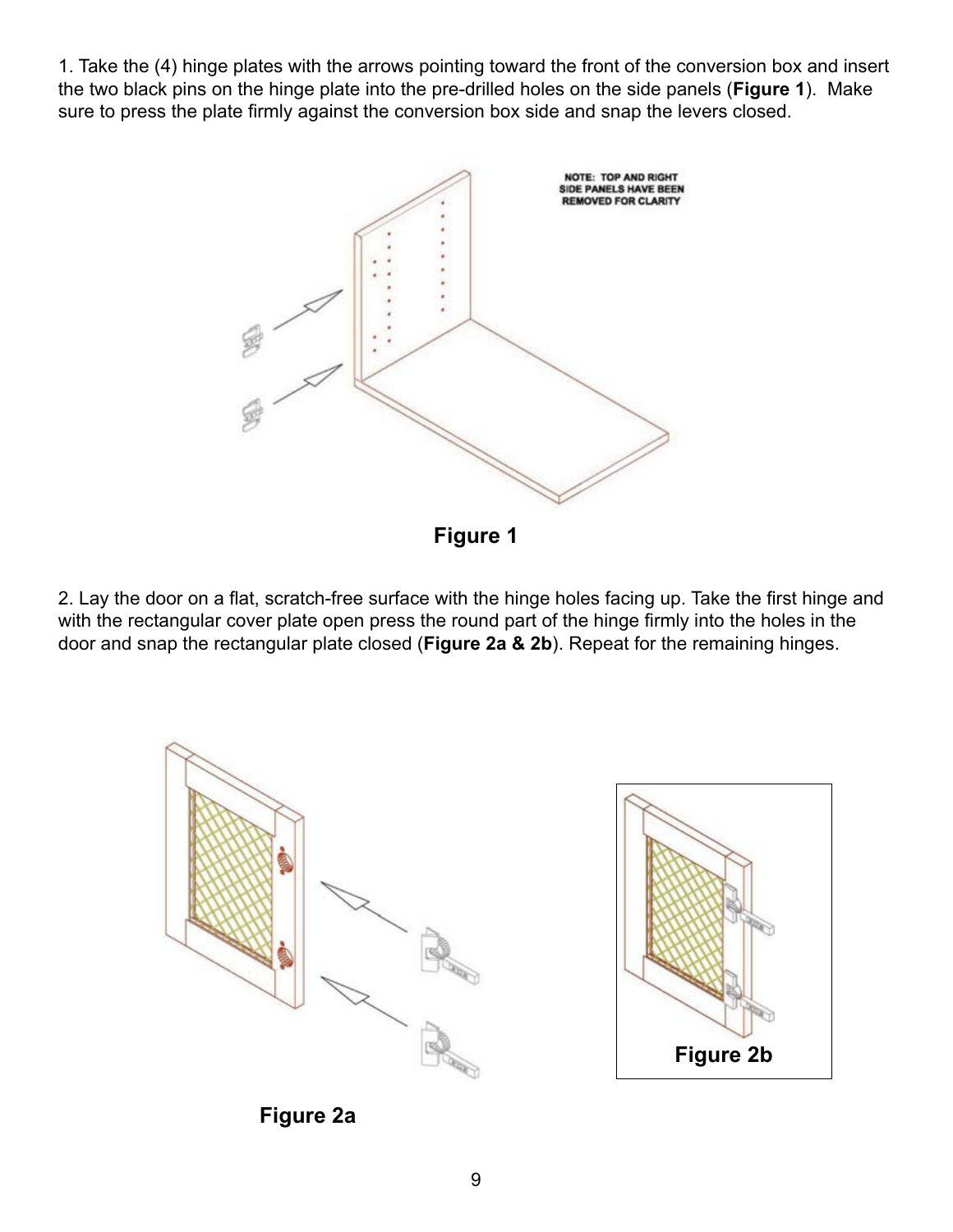3. Locate your cleat and cut 1 1/2" off of the end resulting in a 21 3/8" cleat (**Figure 3**).



4. Insert the cleat into the top of your conversion box. Secure by nailing through the top of the conversion box and into the cleat using finish nails (not provided) (**Figure 4**). Make sure your nails are shorter than 1 1/2" long or they will go through your cleat and show in your conversion box.



5. Standing the door upright, open the hinges and line up the hinges with the hinge plates on the conversion box (**Figure 3**).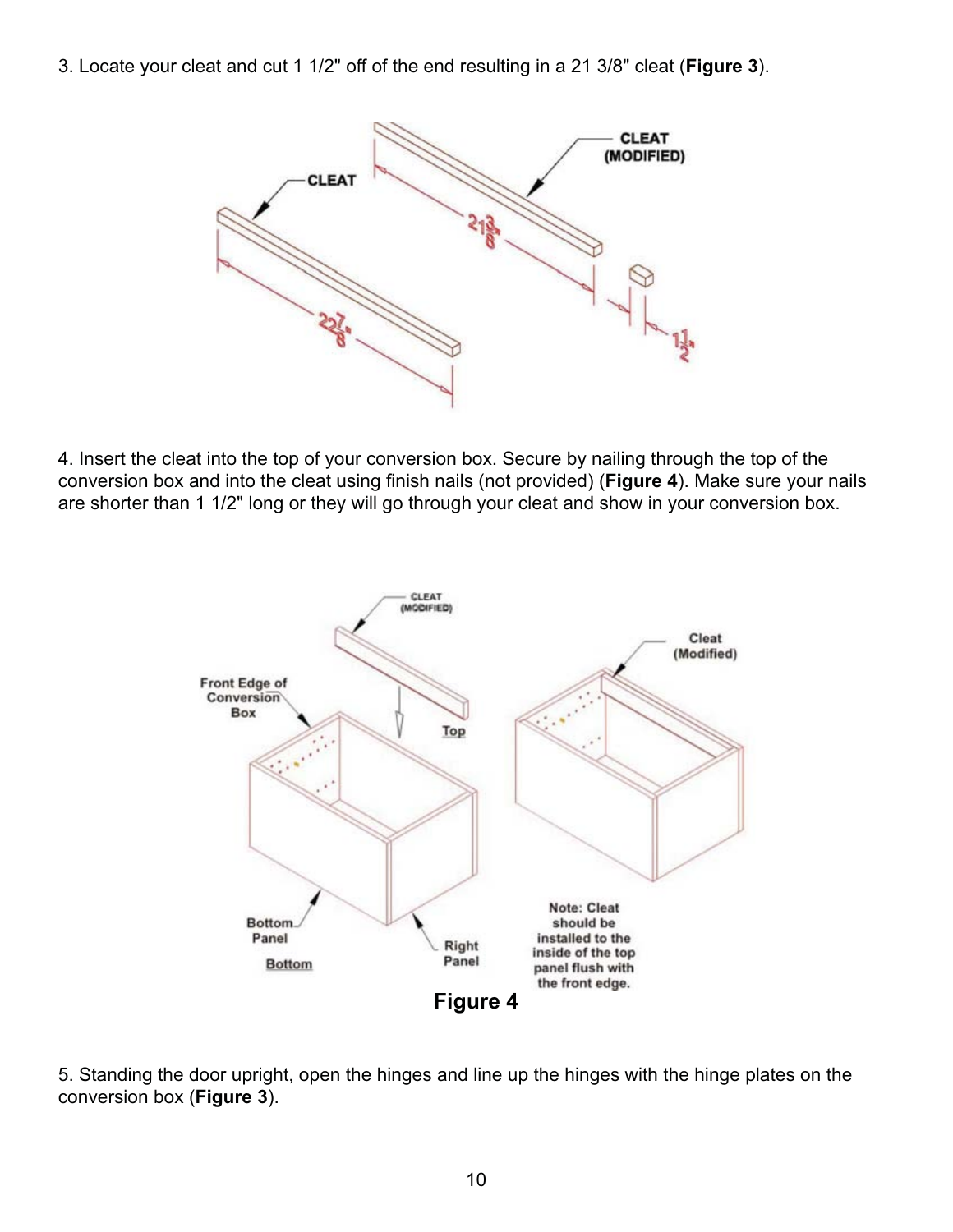

**Figure 3**

6. Align the barrel on the inside of the hinge arm with the two teeth on the front of the hinge plate and press the hinge onto the plate by first pushing back then down until it snaps into place.

7. Repeat for the second hinge. You may need to rotate the adjustment screws on the hinge plates in order to get proper vertical alignment between the two hinges.

8. Close the door and check it for proper alignment. If the door is not closing properly or does not align exactly with the cabinet front then some simple adjustments will be required.

9. Repeat steps 5 & 6 for the other door.

#### Adjusting the door up and down (**see Image 1**)

#### Moving the door up or down:

Turn the adjustment screws on the hinge plate to bring the door up or down. Both screws must be adjusted.

#### Moving the door left or right:

Turn the adjustment screw on the front of the hinge arm to move the door left or right. Both hinges may require this adjustment in order to get the door square to the conversion box.

#### Moving the door in or out:

Turn the adjustment screw on the back of the hinge arm to move the door closer to the conversion box or further away. This may be required in order to get the door to land properly on the conversion box front.



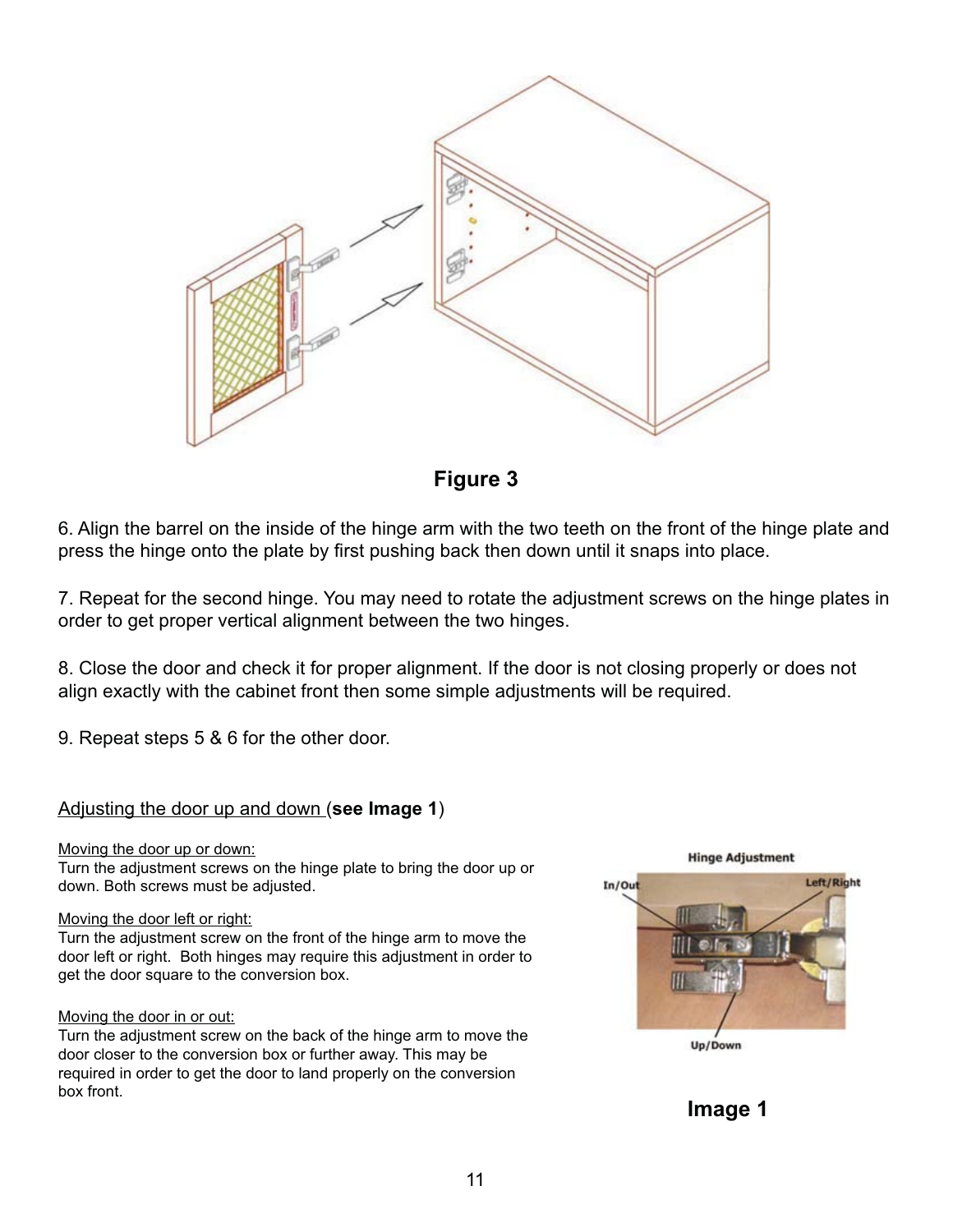## **Optional Insert**

Cubbie Insert



### **BOTTOM**

### **Exploded Conversion Box with Cubbie Inserts**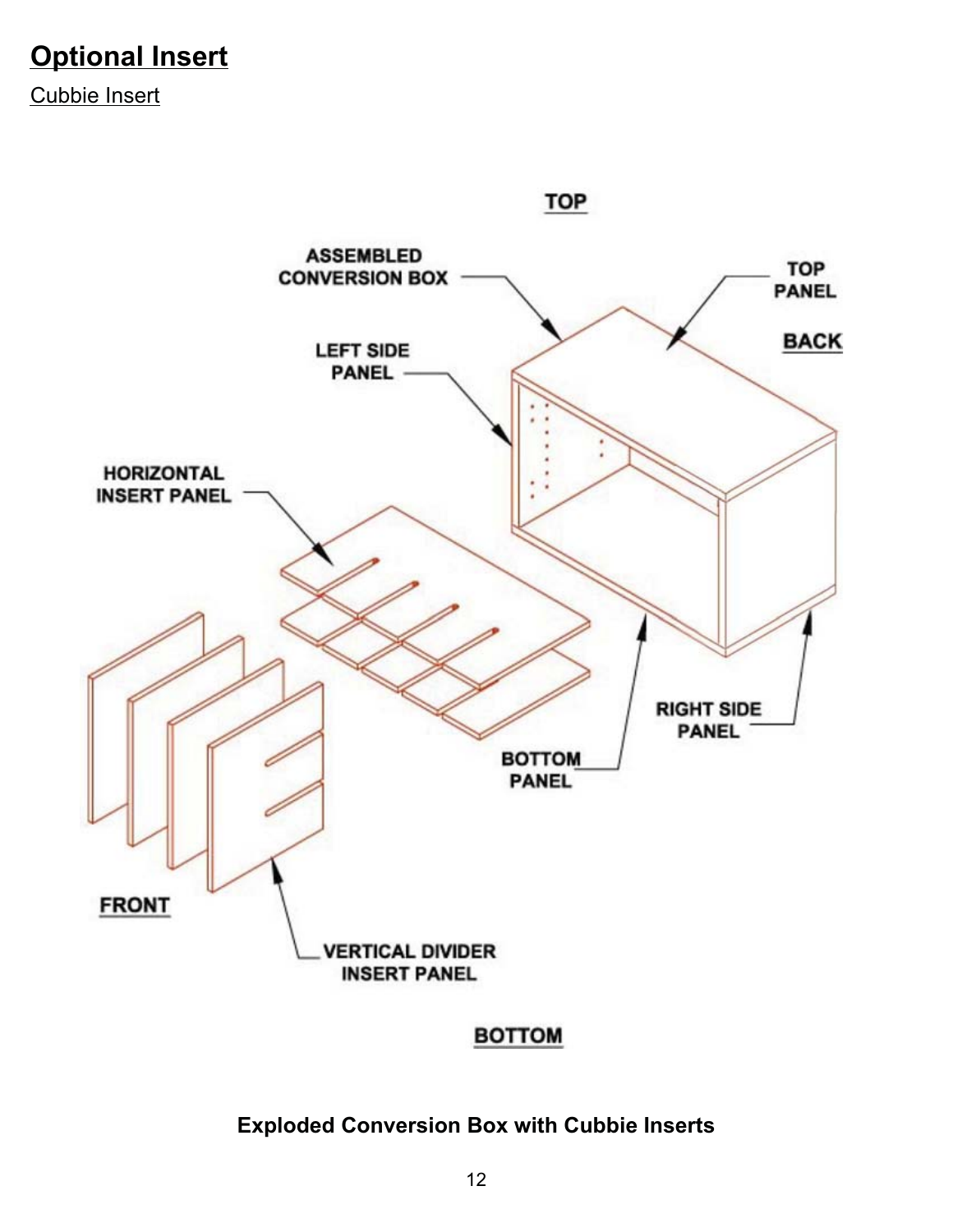Note: You will have to take the vertical display shelf out in order to insert the cubbies.

1. Locate the horizontal panel and insert the first vertical panel. The slot on your vertical panel should fit directly over the slot on the horizontal panel. Repeat for the two remaining vertical panels (**Figure 1**).





**Figure 1**

2. Your cubbie insert is now complete and can be slid into the conversion box.



**Figure 2**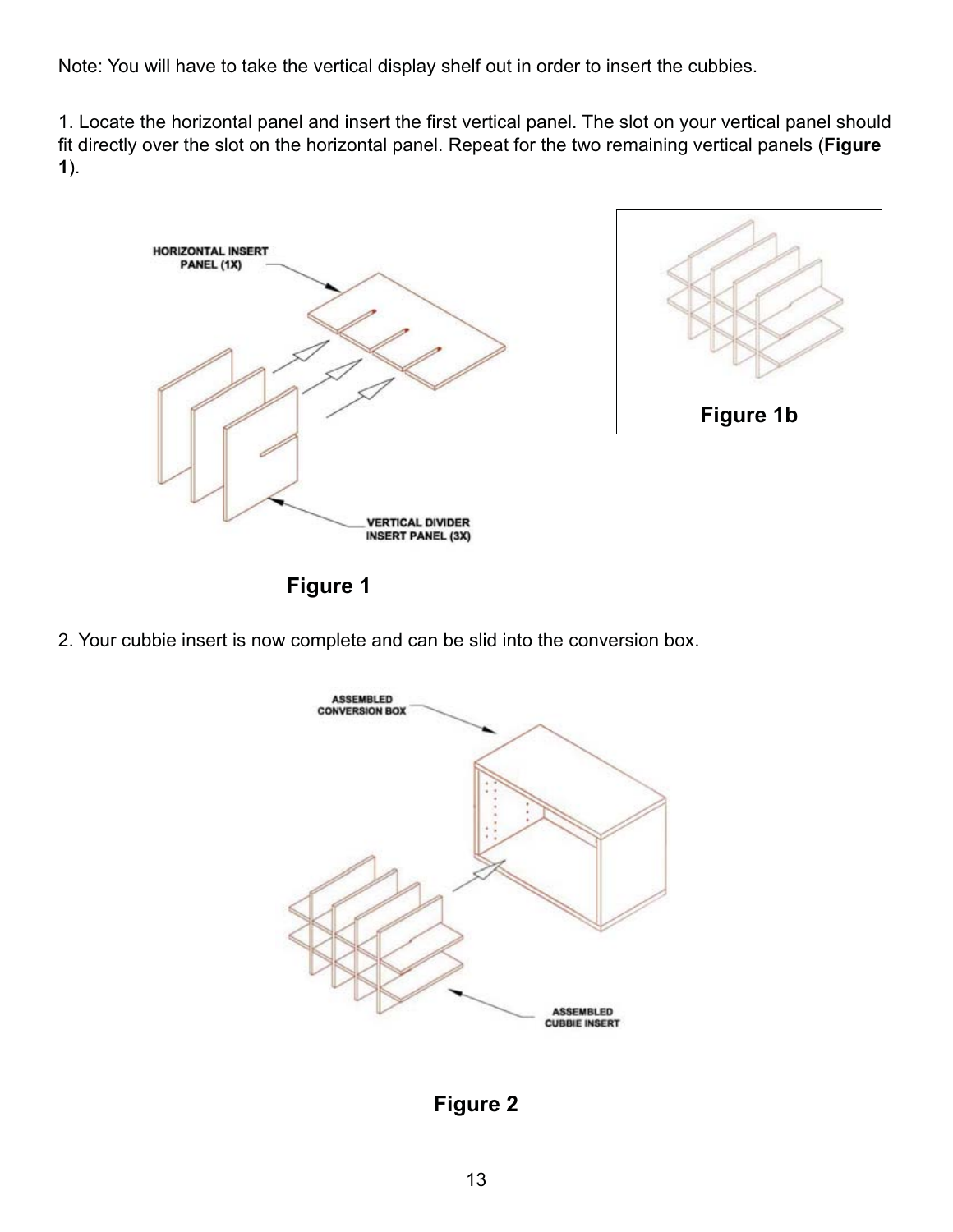Your conversion box is now complete and is ready to be moved to its final location. We recommend that you pre-drill and screw from the rack or cabinet side and into the conversion box bottom panel. Attach in all four corners, being sure to use wood screws (not provided) that are long enough to screw into the conversion box bottom panel, but not so long as to go through the panel's top surface.





**Finished Conversion Box Finished Conversion Box with Locker Doors**



**Finished Conversion Box with Cubbie Insert**